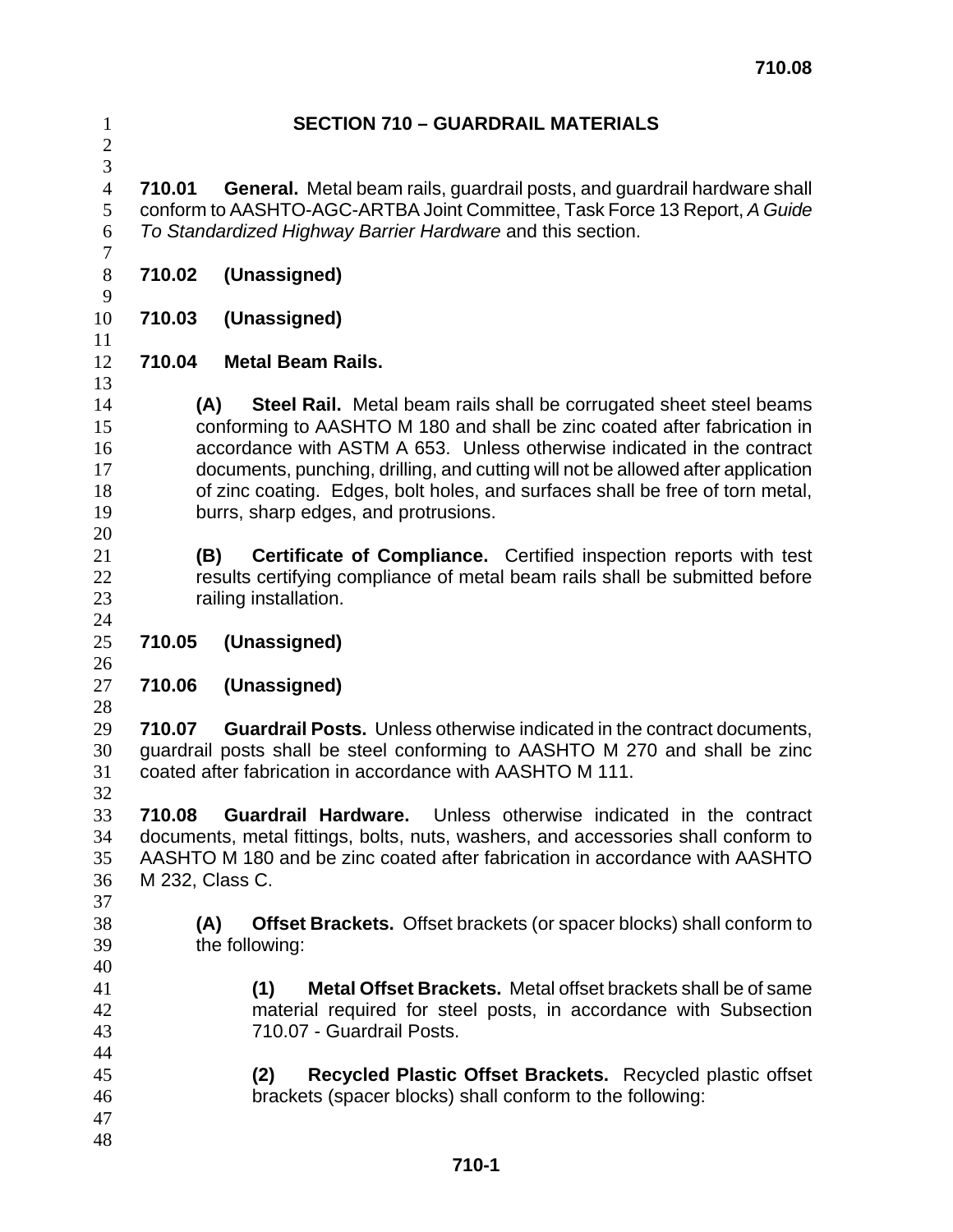| 48       | Contain minimum 70 percent, by weight, of recycled<br>(a)                        |
|----------|----------------------------------------------------------------------------------|
| 49       | plastic.                                                                         |
| 50       |                                                                                  |
| 51       | Be uniform in composition throughout product.<br>(b)                             |
| 52       |                                                                                  |
| 53       | (c)<br>Be free of burns, discoloration, contamination, and other                 |
| 54       | objectionable marks or defects that would affect appearance or                   |
| 55       | serviceability.                                                                  |
| 56       |                                                                                  |
| 57       | Have minimum service life of 35 years and contain<br>(d)                         |
| 58       | chemicals, including fillers and colorants, designed to inhibit                  |
| 59       | ultraviolet<br>degradation,<br>biological<br>or<br>biochemical                   |
| 60       | decomposition, or both, insect infestation, and burning.                         |
| 61       |                                                                                  |
| 62       | When tested in accordance with ASTM D 1603, contain<br>(e)                       |
| 63       | at least 2.5 percent and not more than 3.5 percent carbon                        |
| 64       | black.                                                                           |
| 65       |                                                                                  |
| 66       | (f)<br>When tested in accordance with ASTM D 570, exhibit                        |
| 67       | water absorption not more than 0.03 percent.                                     |
| 68       |                                                                                  |
| 69       | Include branded information on each block, including<br>(g)                      |
| 70       | manufacturer's name and date that block was manufactured.                        |
| 71       |                                                                                  |
| 72       | <b>Splices and End Connections.</b> Splices and end connections shall<br>(B)     |
| 73       | develop full design strength of rail elements.                                   |
| 74<br>75 | End sections and terminal connectors shall conform to AASHTO                     |
| 76       | M 180, Class B, Type II.                                                         |
| 77       |                                                                                  |
| 78       | End Anchor Rods and Accessories. End anchor rods and<br>(C)                      |
| 79       | accessories shall be of such size and strength to develop the full design        |
| 80       | strength of the rail elements.                                                   |
| 81       |                                                                                  |
| 82       | <b>Bolts and nuts.</b> Standard bolts and nuts shall conform to ASTM<br>(D)      |
| 83       | A 307 and AASHTO M 291, Grade A, respectively, or better.                        |
| 84       |                                                                                  |
| 85       | High strength bolts shall conform to AASHTO M 164 or ASTM A 449.                 |
| 86       |                                                                                  |
| 87       | 710.09<br><b>Aluminum Bridge Railing.</b>                                        |
| 88       |                                                                                  |
| 89       | <b>Cast Posts.</b> Cast posts shall be permanent mold castings conforming<br>(A) |
| 90       | to ASTM B 108, Alloy A444.0-T4.                                                  |
| 91       |                                                                                  |
| 92       | <b>Chemical Properties.</b> Chemical composition shall conform to<br>(1)         |
| 93       | limits shown in Table 710.09-1 - Composition Limits (Percent).                   |
| 94       |                                                                                  |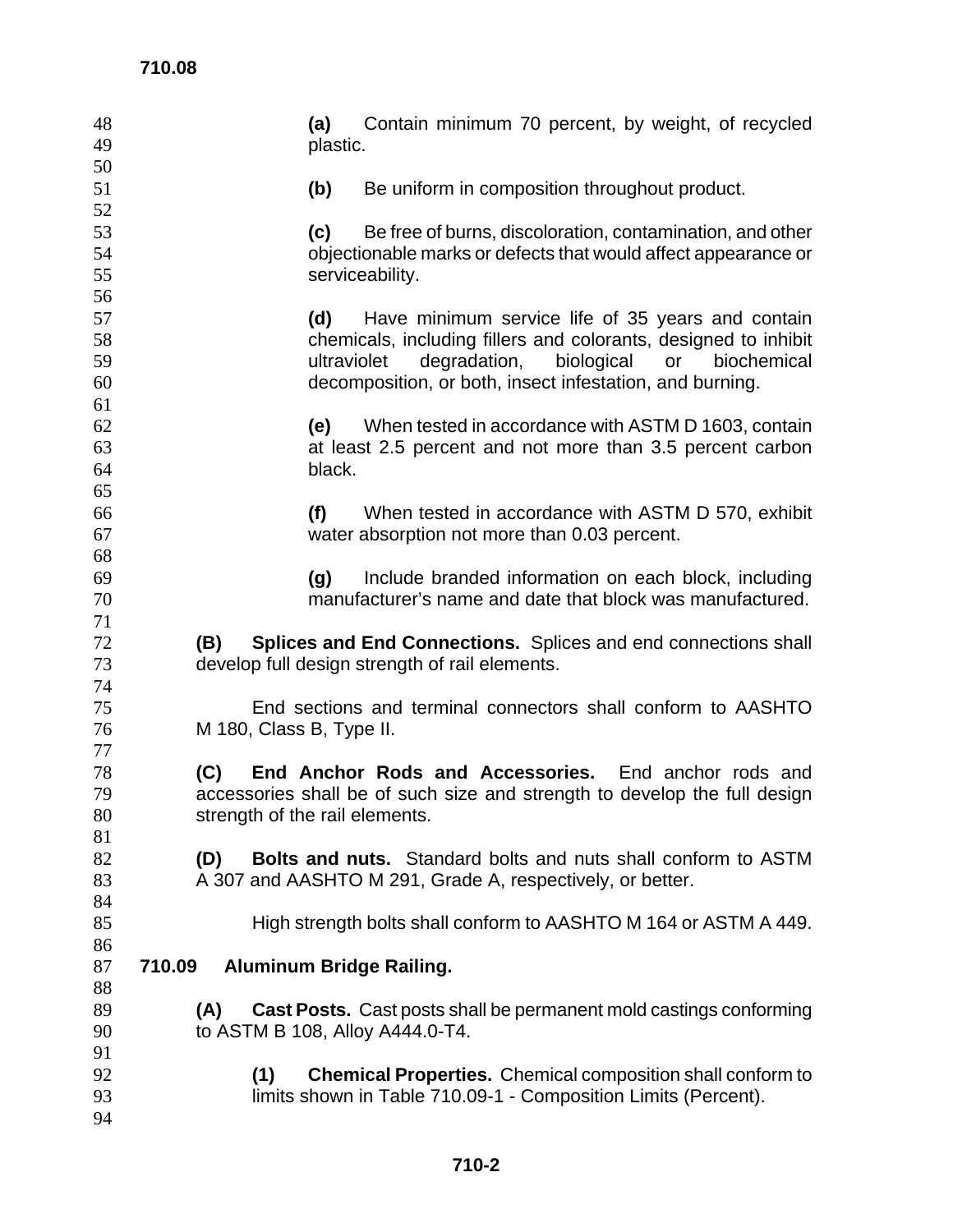| TABLE 710.09-1 - COMPOSITION LIMITS (PERCENT)    |           |                                                    |    |    |    |    |                               |      |
|--------------------------------------------------|-----------|----------------------------------------------------|----|----|----|----|-------------------------------|------|
| Cu                                               | <b>Fe</b> | Si                                                 | Mn | Mg | Zn | Ti | Other Other<br>(Each) (Total) |      |
| 0.10                                             |           | $\vert$ 0.20   6.5-7.5   0.10   0.05   0.10   0.20 |    |    |    |    | 0.05                          | 0.15 |
| NOTE: Values are maximums unless shown as range. |           |                                                    |    |    |    |    |                               |      |

**(2) Mechanical Properties.** Minimum mechanical properties of test bars machined vertically or horizontally from highly stressed area of post tension flange (lower 14 inches), but not at junction of rib and tension flange, shall conform to Table 710.09-2 - Mechanical Properties of Casting Tension Flange.

| TABLE 710.09-2 - MECHANICAL PROPERTIES OF CASTING |
|---------------------------------------------------|
| <b>TENSION FLANGE</b>                             |

| Ultimate Tensile Strength (psi)        | 20,000 |
|----------------------------------------|--------|
| Elongation (percent in 2 inches or 4D) | 20     |

**(3) Lot.** Lot, as applied to castings, shall consist of not more than 1,000 pounds of trimmed castings produced by batch-type furnaces, and not more than 2,000 pounds of trimmed castings produced by continuous furnaces running maximum of eight consecutive hours.

**(4) Chemical Analysis.** At least one sample from each lot of castings shall be analyzed by an independent testing laboratory to determine conformance to requirements of Table 710.09-1 - **Composition Limits (Percent).** 

- **(5) Mechanical Property Tests.** One tensile specimen shall be machined from area of tension flange described in Subsection 710.09(A)(2) - Mechanical Properties. Tensile specimen shall be tested by an independent testing laboratory for conformance to Table 710.09-2 - Mechanical Properties of Casting Tension Flange. One tensile specimen from each casting lot shall be provided for 119 testing.
- Specimens machined from castings shall be Type R1, R2, R3, F2, or other sheet-type specimen as described in FED-STD-151a, Method 211.1. The largest possible round specimen shall be provided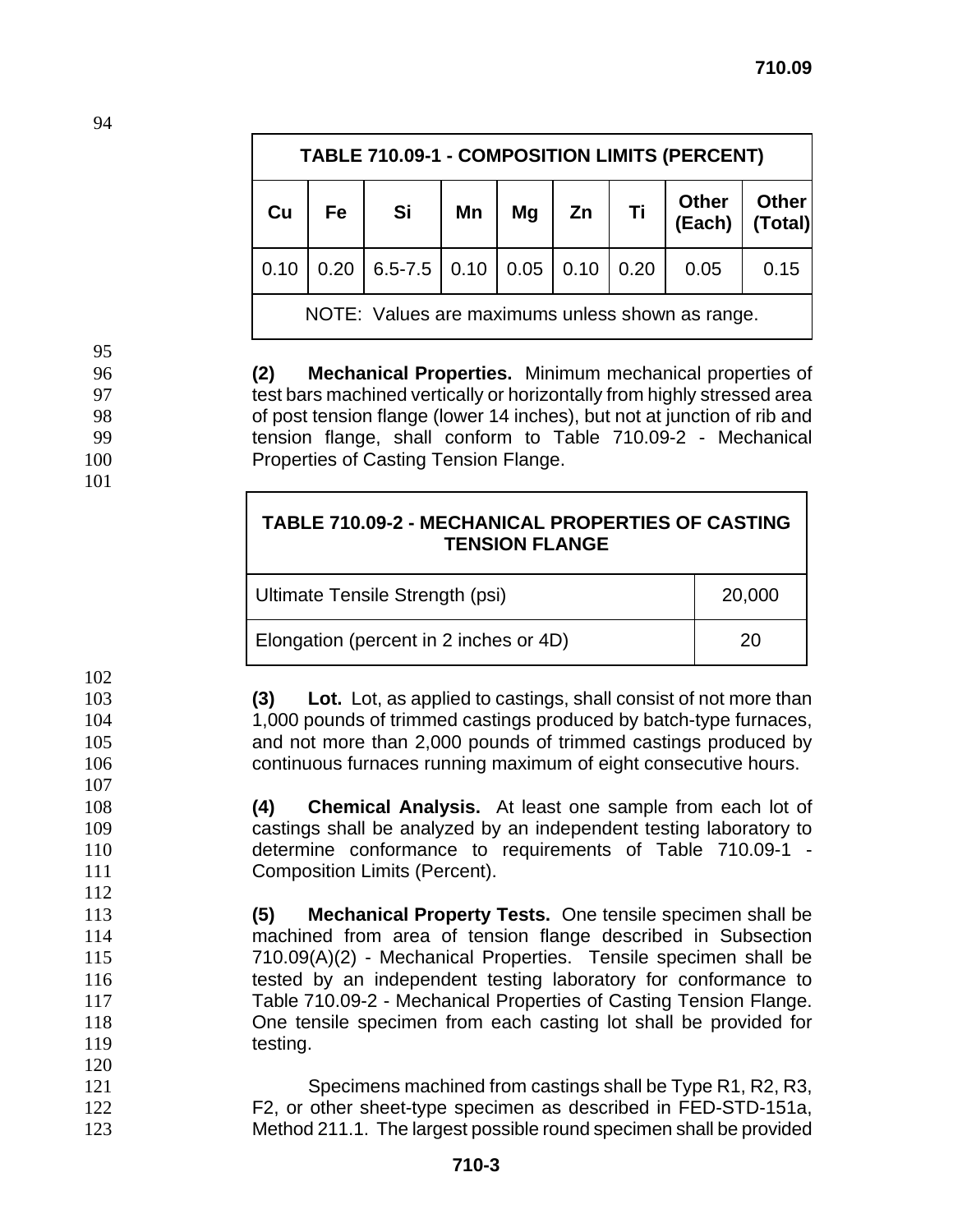for testing. Flat, sheet-type specimens shall be tested only if casting 125 thickness does not permit extraction of at least one R3 specimen. Testing shall be performed in accordance with FED-STD-151a, Method 211.1. An independent laboratory shall perform tests and **certify test results. (6) Retesting.** If test specimen fails to meet Table 710.09-2 - Mechanical Properties of Casting Tension Flange, two additional specimens shall be provided to replace each failed specimen. Replacements shall be tested for conformance to Table 710.09-2 - Mechanical Properties of Casting Tension Flange. If requirements are not met after retesting, the entire lot will be rejected **(7) Heat Treatment.** Entire casting shall be heat-treated to produce material of highest uniformity and conformance to specified 140 properties. **(8) Quality Requirements.** Castings shall be uniform in quality and condition, and free from cracks, shrinkage, porosity, blowholes, and other defects that due to their nature or extent will be detrimental to their intended use. Castings shall be smoothed and cleaned before inspection. Castings shall be produced under radiographic control as follows: **(a)** All castings shall be inspected by X-ray until foundry technique has been established for each mold that will ensure production of castings that are of commercial quality and free from harmful defects. **(b)** Each production lot of castings shall be X-rayed in accordance with Special Level S-2, AQL 6.5 percent, of MIL-STD-105D. **(c)** Bottom 14 inches of tension and compression flanges, and casting base shall be inspected. Non-critical areas do not 162 require production X-rays. **(d)** Single X-ray to cover tension flange and compression flanges, and casting base is acceptable. Radiographic acceptance of critical areas shall be based on ASTM E 155 and Table 710.09-3 - Radiographic Acceptance Standards.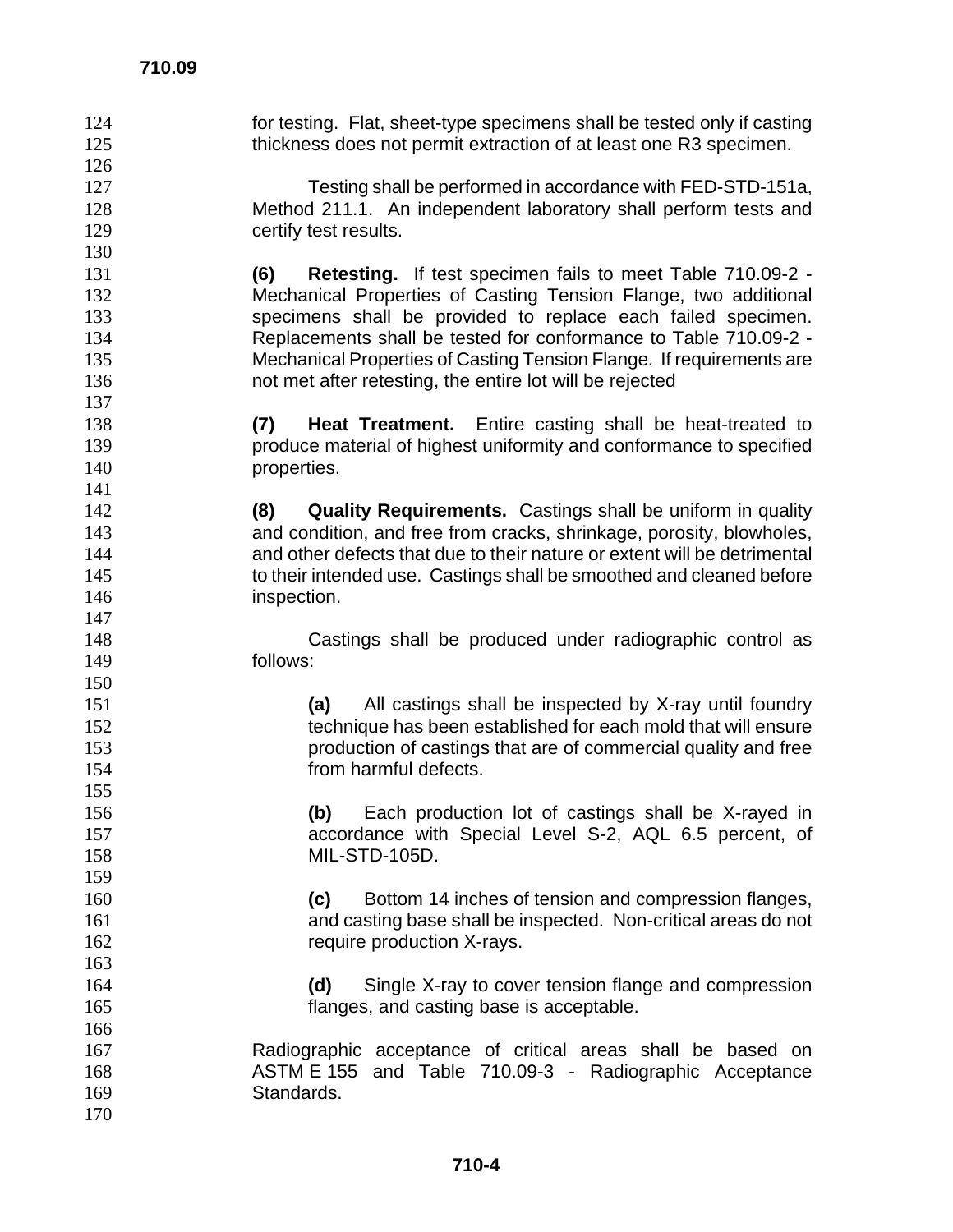| TADLE / IU.U9-3 - RADIOGRAPHIC ACCEPTANCE<br><b>STANDARDS</b> |                  |                    |                    |  |
|---------------------------------------------------------------|------------------|--------------------|--------------------|--|
|                                                               | <b>Reference</b> | <b>Thickness</b>   |                    |  |
| <b>Type of Defect</b>                                         | Radiograph       | 1/4<br><b>Inch</b> | 3/4<br><b>Inch</b> |  |
| <b>Gas Holes</b>                                              | 1.10             | $\overline{2}$     | 3                  |  |
| Gas Porosity (round)                                          | 1.21             | 3                  | $\overline{2}$     |  |
| Gas Porosity (elongated)                                      | 1.22             |                    |                    |  |
| <b>Shrinkage Cavity</b>                                       | 2.10             | 2                  |                    |  |
| Shrinkage - Sponge                                            | 2.20             | $\overline{2}$     | 2                  |  |
| Foreign Material (less dense)                                 | 3.11             | 3                  | 3                  |  |
| Foreign Material (more dense)                                 | 3.12             | 2                  |                    |  |

**TABLE 710.09-3 - RADIOGRAPHIC ACCEPTANCE** 

172 Casting with one or more defects greater than indicated in 173 Table 709.10-3 - Radiographic Acceptance Standards shall be 174 rejected.

176 Defects equal to but not greater than indicated in 177 Table 709.10-3 - Radiographic Acceptance Standards shall be limited 178 to two defects per type, or total of three defects if all are same type.

180 **(9) Post Finish.** Standard scratch brush finish shall be applied to 181 **front, top, and rear face of posts.** 

183 **(10) Material Inspection.** Material shall be inspected at place of 184 delivery.

186 Castings shall be visually checked for conformance to 187 Subsection 710.09(A)(8) – Quality Requirements.

189 **(11) Reports.** Inspection reports shall be submitted certifying 190 compliance of castings with requirements of this subsection for each 191 casting shipment.

192 193

171

175

179

182

185

188

170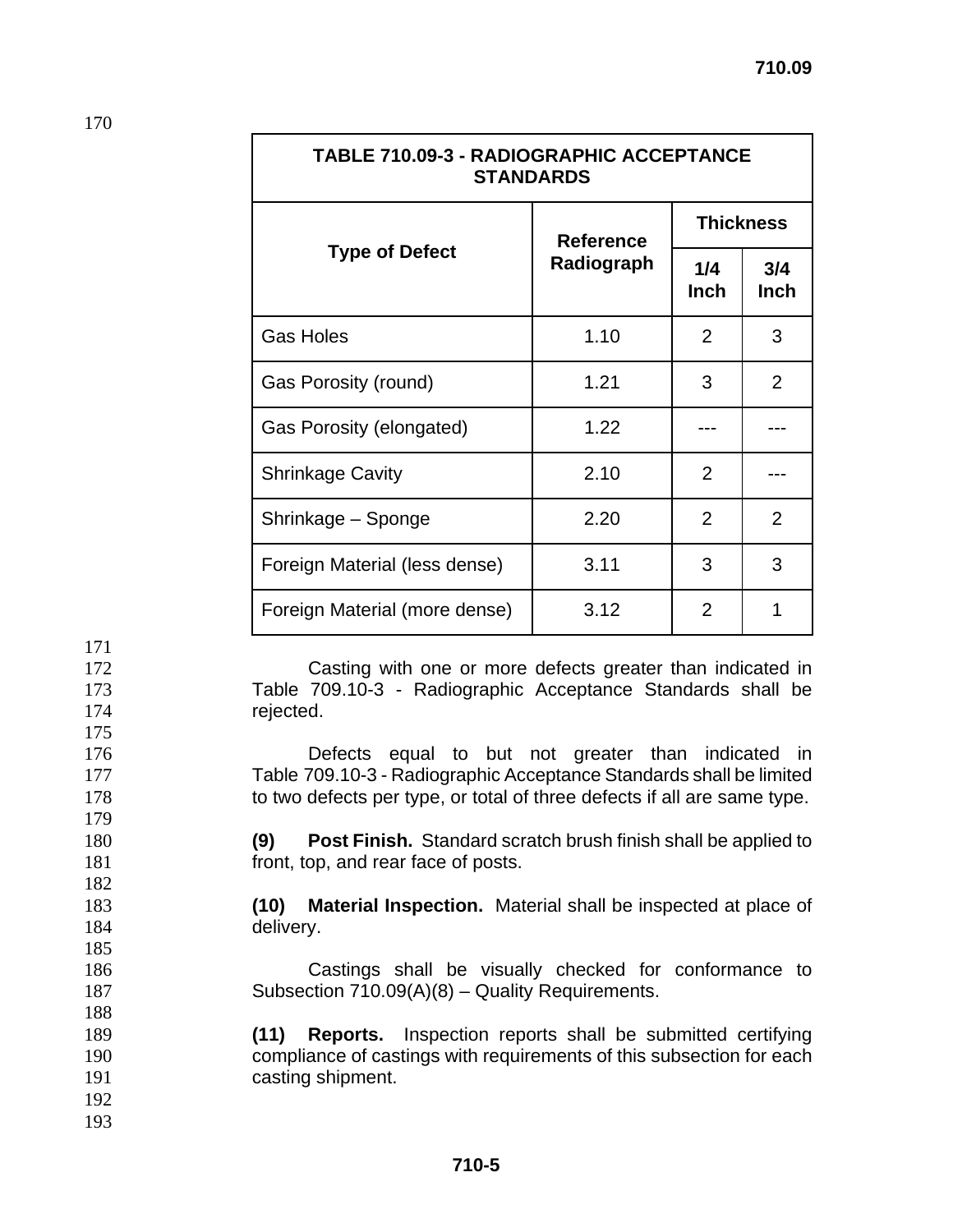## **710.09**

| 193 | (B) | 5/16-Inch Toggle Bolt Assembly.                                                  |
|-----|-----|----------------------------------------------------------------------------------|
| 194 |     |                                                                                  |
| 195 |     | Toggle Bolt Material. Toggle bolt material shall be 5/16-inch<br>(1)             |
| 196 |     | - 18 NC, SAE 1020 C.R. steel, unannealed after forming.                          |
| 197 |     |                                                                                  |
| 198 |     | <b>Toggle Material.</b> Toggle material shall be H.R. steel, pickled<br>(2)      |
| 199 |     | and oiled.                                                                       |
| 200 |     |                                                                                  |
| 201 |     | Washer. Washer shall be 1020 C.R. steel.<br>(3)                                  |
| 202 |     |                                                                                  |
| 203 |     | Nut. Nut shall be 5/16-inch - 18 NC, American Standard cold<br>(4)               |
| 204 |     | punched 1020 steel.                                                              |
| 205 |     |                                                                                  |
| 206 |     | Steel parts shall have cadmium plating, Class 12, Type II, conforming            |
| 207 |     | to ASTM B 766.                                                                   |
| 208 |     |                                                                                  |
| 209 | (C) | 1/2-Inch Toggle Bolt Assembly.                                                   |
| 210 |     |                                                                                  |
|     |     |                                                                                  |
| 211 |     | Toggle Bolt Material. Toggle bolt material shall be 1/2-lnch -<br>(1)            |
| 212 |     | 13 NC, 1335 C.R. steel, heat-treated RC 32038, conforming to                     |
| 213 |     | <b>ASTM A 354.</b>                                                               |
| 214 |     |                                                                                  |
| 215 |     | <b>Toggle Material.</b> Toggle material shall be 1015 H.R. steel,<br>(2)         |
| 216 |     | pickled and oiled with rounded edge, conforming to ASTM A 570.                   |
| 217 |     |                                                                                  |
| 218 |     | Washer. Washer shall be SAE 1020 H.R. steel plate, sharp<br>(3)                  |
| 219 |     | edged, conforming to ASTM A 283.                                                 |
| 220 |     |                                                                                  |
| 221 |     | (4)<br><b>Nut.</b> Nut shall be 1/2-inch - 13 NC, American Standard              |
| 222 |     | hexagon nut, heavy 1035 C.R. steel, heat treated, conforming to                  |
| 223 |     | AASHTO M 164.                                                                    |
| 224 |     |                                                                                  |
| 225 |     | Steel parts shall have cadmium plating, Class 12, Type II, conforming            |
| 226 |     | to ASTM B 766.                                                                   |
| 227 |     |                                                                                  |
| 228 | (D) | Steel Anchor Bolt Assemblies. Steel parts of anchor bolt                         |
| 229 |     | assemblies shall be zinc coated after threading, cutting, drilling, or punching, |
| 230 |     | in accordance with AASHTO M 232.                                                 |
| 231 |     |                                                                                  |
| 232 |     | Steel Anchor Bolt, Washer, and Nut. Steel anchor bolt,<br>(1)                    |
| 233 |     | washer, and nut shall conform to AASHTO M 164, except that                       |
| 234 |     | Rockwell C hardness of bolts shall not exceed 32 after heat treatment            |
| 235 |     | and before zinc coating.                                                         |
| 236 |     |                                                                                  |
| 237 |     | Anchor Plate. Anchor plate shall be steel plate conforming to<br>(2)             |
| 238 |     | ASTM A 36.                                                                       |
| 239 |     |                                                                                  |
| 240 |     |                                                                                  |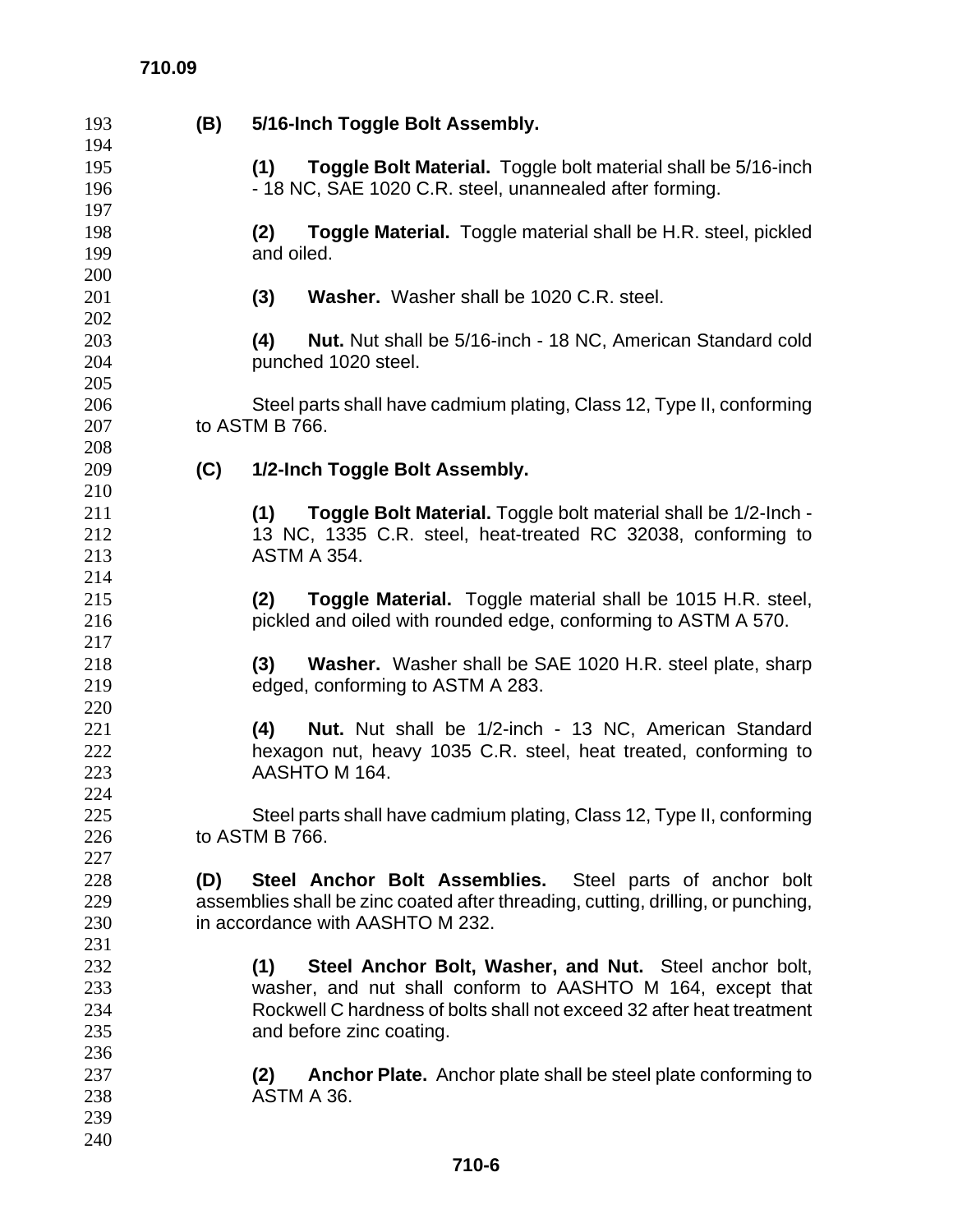| 240<br>241<br>242               | <b>Extruded Aluminum Tube.</b> Extruded aluminum tube shall conform to<br>(E)<br>ASTM B 221, Alloy 6061-T6.                                                                                                                                                                                   |
|---------------------------------|-----------------------------------------------------------------------------------------------------------------------------------------------------------------------------------------------------------------------------------------------------------------------------------------------|
| 243<br>244<br>245               | <b>Insulating Material.</b> Pads for insulating aluminum members from<br>(F)<br>concrete or dissimilar metals shall be of material, shape, and size indicated in<br>the contract documents.                                                                                                   |
| 246<br>247<br>248               | <b>Compliance Reports.</b> Certified inspection reports with test results<br>(G)<br>affirming conformance of cast posts, anchor bolts, extruded aluminum tubes,                                                                                                                               |
| 249<br>250<br>251               | and appurtenances to requirements of this subsection shall be submitted.<br>Certified inspection reports for anchor bolts shall conform to requirements of<br>AASHTO M 164. Certifications shall be submitted before installation of                                                          |
| 252<br>253<br>254               | railings.<br>Steel Bridge Railing. Steel bridge railing shall include metal rails, metal<br>710.10                                                                                                                                                                                            |
| 255<br>256<br>257               | support posts, anchor bolts, hardware, and fittings. Rail assembly shall be zinc<br>coated in accordance with AASHTO M 111 and AASHTO M 232 after fabrication.                                                                                                                                |
| 258<br>259<br>260               | Steel rail shall be shop bent to fit horizontal curves indicated in the contract<br>documents.                                                                                                                                                                                                |
| 261<br>262<br>263<br>264        | If horizontal curve has radius 30 feet or less, railing shall be shop bent or<br>fabricated from structural steel posts 1/4 inch thick conforming to ASTM A 36.<br>Fabricated railing shall match seamless tube railing in appearance.                                                        |
| 265<br>266<br>267               | Clear space between rail and sleeve shall not exceed 1/16 inch after zinc<br>coating.                                                                                                                                                                                                         |
| 268<br>269                      | Base of metal post shall be true and flat for uniform bearing on concrete.                                                                                                                                                                                                                    |
| 270<br>271<br>272               | Material for rails, posts, rods, bolts, and nuts shall conform to<br>Table 710.10-4 - Material Requirements for Steel Railing.                                                                                                                                                                |
| 273<br>274<br>275<br>276        | If required, shims shall be installed with posts and railing for uniform bearing<br>and conformity with horizontal and vertical lines and grades. Shims at steel posts<br>shall be zinc-coated sheet steel conforming to ASTM A 36                                                            |
| 277<br>278<br>279<br>280<br>281 | Certified inspection reports with test results affirming conformance of rails,<br>posts, sleeves, anchor bolts, bolts, nuts, and washers to requirements of this<br>subsection shall be submitted before installation of material. Reports for anchor<br>bolts shall conform to AASHTO M 164. |